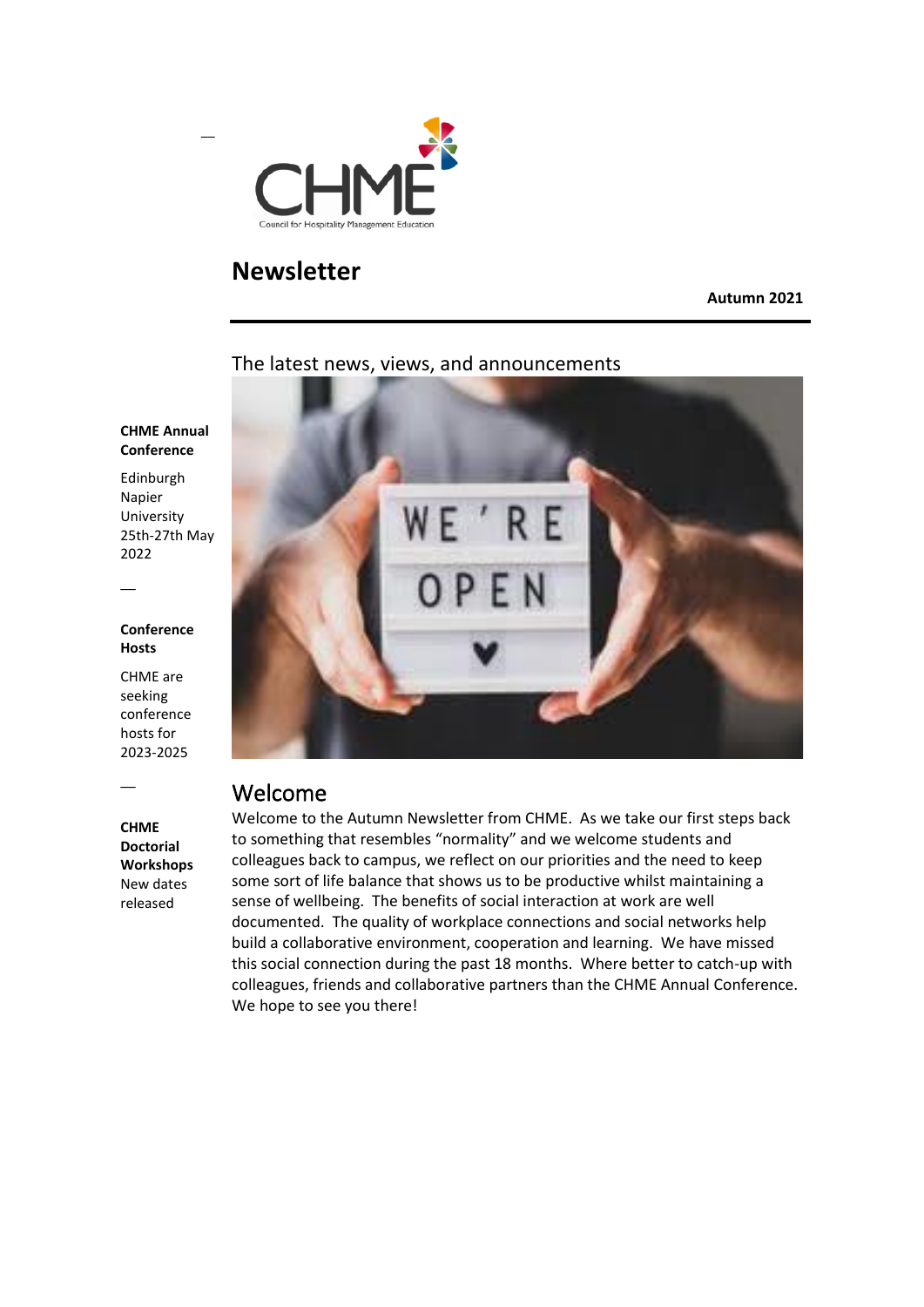

# 30<sup>th</sup> Annual Research Conference

The 30th Council for Hospitality Management Education (CHME) 2022 will take place at Edinburgh Napier University from 25th-27th May 2022 with the theme the Human Touch in Hospitality.

Our 30<sup>th</sup> Annual Research Conference will reflect upon the global shift from analogue to digital hospitality facilitated by the advent of the internet and more recently, alongside the global pandemic, the increasing use of smart phones; digital media; social media; virtual reality and artificial intelligence.

In today's digital world, the act of hospitality is increasingly digitally enabled through online bookings, digital media, use of Apps and other related tools. Nevertheless, human beings remain at the heart of hospitality. The conference will focus on the following questions:

- How has the digital world impacted on the meaning of hospitality?
- Where is the human touch in hospitality today?
- How can we as human beings shape hospitality for the future?

We welcome contributions based on the following tracks:

- Hospitality Management;
- Critical and Cultural Studies of Hospitality;
- Learning, Teaching and Assessment in Hospitality Management Education;
- Festivals and the Human Touch;
- Hospitable Destinations.

# Call for Papers

The call for papers opens from Wednesday 29th September, with paper submissions from Monday 8th November. Paper and poster submission deadline is Monday 17th January 2022.

Papers of approximately 1500 words excluding references: These papers may be conceptual or empirical and should normally report on completed studies in one or more of the suggested track themes, however papers reporting on substantially developed work in progress will also be considered. All full papers will be subject to a double-blind reviewing process. If accepted, authors will normally be required to present in a 30-minute session (20 minutes for presenting the study and 10 minutes for questions) at the conference. Posters: Authors are encouraged to use posters as an alternative means of presenting their research. This may be a more appropriate format for reporting on less developed work in progress.

For further details contact Dr Louise Todd, CHME 2022 Conference Coordinator:

chmeconference2022@napier.ac.uk More information available soon at: http://www.chme.org.uk/annualconference/

# Call for Future Conference Hosts

CHME are seeking conference hosts for 2023-2025. If any member institutions are interested in hosting future CHME conferences, contact Sarah Rawlinson, CHME Secretary sarah.rawlinson@northampton.ac.uk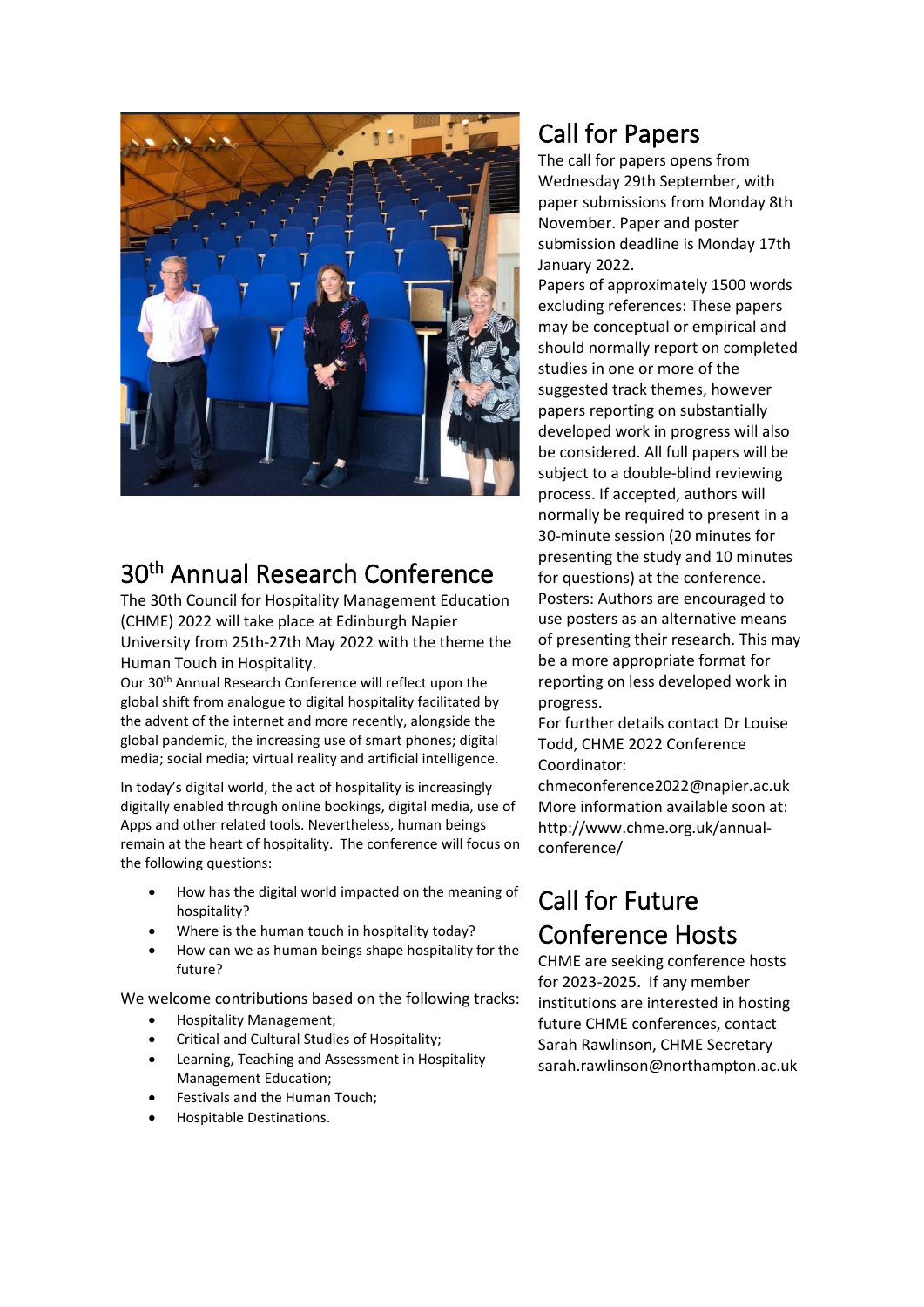

Dr Eleni Michopoulou



Dr Karl Russell

## Changes at CHME Executive

There have made some changes to the roles and responsibilities of the CHME Executive and we welcome two new members to the CHME Executive, Dr Eleni (Elina) Michopoulou, Associate Professor in Business Management at the University of Derby and Dr Karl Russell, Lecturer Strategic Hospitality Management at the Hotel School, The Hague. For more details on the changes please visit our website: http://www.chme.org.uk/about-us/chme-executive-committeemembers/

# CHME Workshops for Doctoral Researchers

The Council for Hospitality Management Education (CHME) is pleased to continue its research training and support for doctoral students for the academic year 21/22. We would like to invite you to register for the following workshops.



Dr Ioannis Pantelidis

**Workshop 1: Demystifying the Hospitality Viva** When: Wednesday October 27<sup>th</sup> at 4-5pm UK time

Link to Register: https://demystifyingthehospitalityviva.eventbrite.co.uk

Workshop Facilitator: **Dr. Ioannis Pantelidis**

Hospitality may often be all about a good sales pitch, but your viva is anything but that. This session will discuss hints and tips about preparing for your viva, what to expect, and common questions asked. Join us to philosophise the purpose of a viva and how to approach it both mentally and physically to have the best chance of success.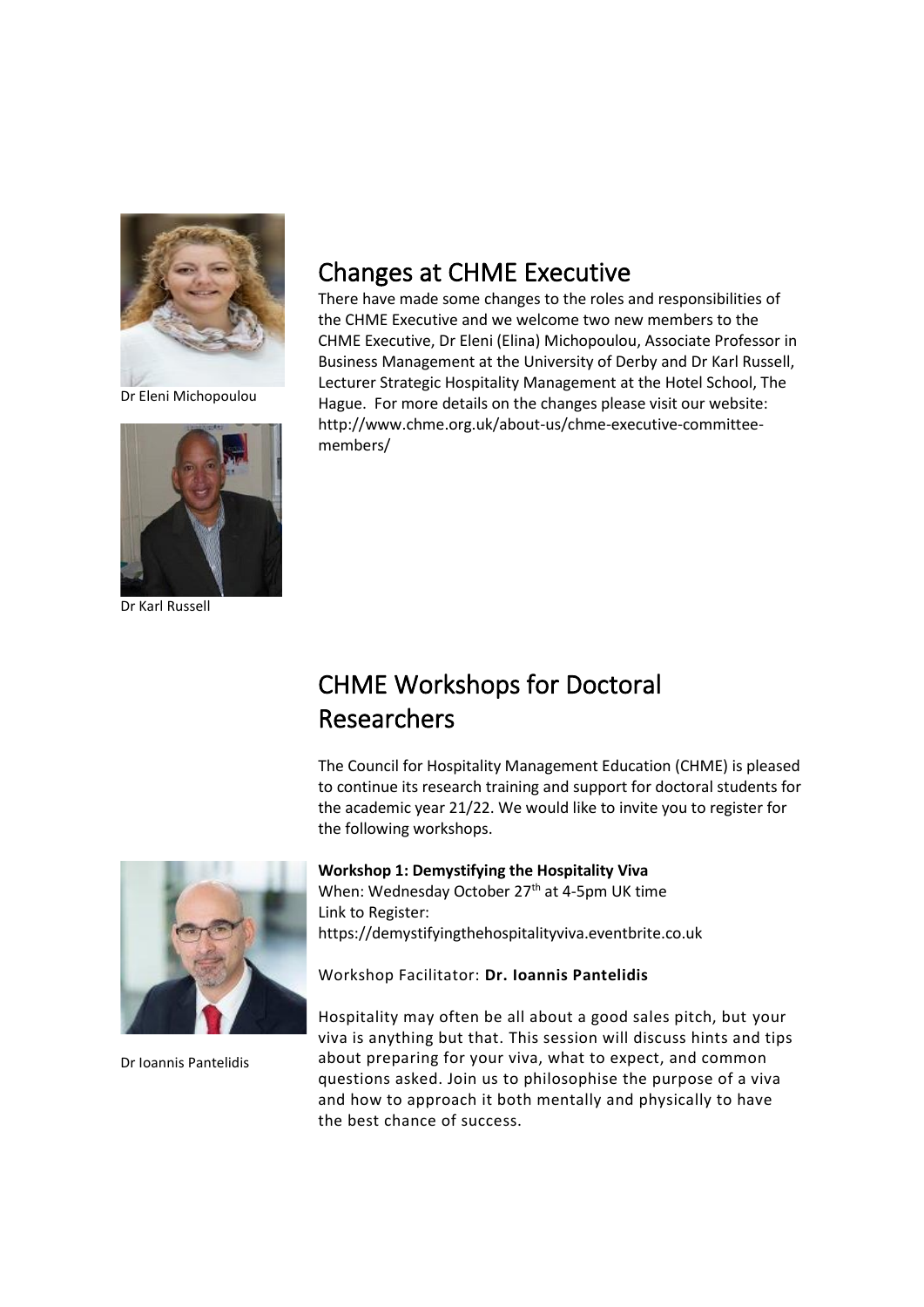

Dr. Kadir Çakar

**Workshop 2: Case Study Methodology in Hospitality Research** When: Thursday November 25<sup>th</sup> at 2-3pm UK time Link to Register: https://www.eventbrite.co.uk/e/case-studymethodology-in-hospitality-research-tickets-181929515077 Workshop Facilitator: **Dr. Kadir Çakar**

The use of the case study approach as a method in hospitality is generally questioned due to the lack of knowledge in terms of the applicability of qualitative case studies. The aim of this workshop is to increase the recognition of the use of qualitative case studies both in their doctoral thesis and future possible research. It also aims to provide doctoral candidates with a deeper and better understanding of the use of case studies and thus strives to shed light on the areas of concern.

Participants will learn the following:

- Understanding the nature of qualitative case studies;
- Trustworthiness in qualitative case studies
- Determining the unit of analysis in qualitative case studies
- Types of data sources in qualitative case studies.

Dr Alisha Ali

#### **Workshop 3: Finding your Doctorate Writing Joy**

When: February 24<sup>th</sup> from 3-5:30pm UK time Link to Register: https://www.eventbrite.co.uk/e/finding-yourdoctorate-writing-joy-tickets-181941731617 Workshop Facilitator: **Dr. Alisha Ali**

Academic writing serves up both pleasure and pain. Pleasure – when we are productive and reaping the rewards. Pain – when we struggle to maintain our writing, leading to feelings of frustration and fear. Developing sustainable writing habits is a challenge for doctoral researchers as well as academics. The purpose of this workshop is to explore how we can enrich and sustain our approach to writing and find our doctorate writing joy.

What will I learn?

- Explore the writing myths
- Delve into the strategies used to create productive writing habits
- Experiment with these strategies
- Engage in a short writing workshop.

We are looking forward to welcoming you to these workshops.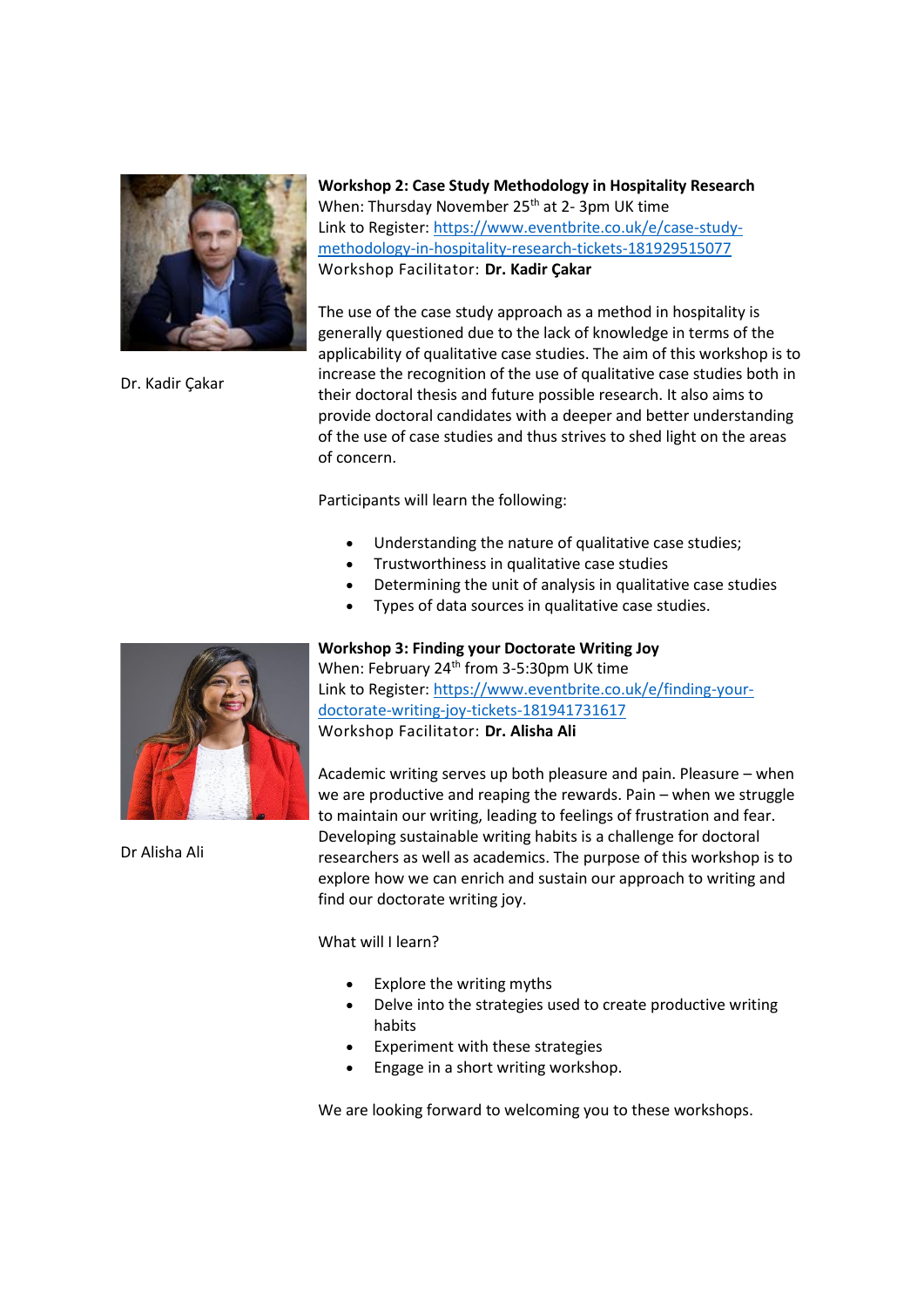# CHME Influences, influencers and the CHME GOATs

As CHME approaches a major milestone and celebration point in its history with the 2022 CHME conference set to be the 30th staging of this highly important and influential event. Reflection often takes a role in understanding not only how such a milestone has been reached but also who and what factors were and are influential in the coming about of such celebrations!

Under the working title of Influences, Influencers and GOATs (Greatest of All Time) we are working to put together a comprehensive account of the history of CHME and we are seeking your support.

It has been established that CHME was founded in 1979 when a group of academic Hospitality and Hotel Management Heads of Department' met and formed a 'Council' to share and represent their views. Over the years these meetings took on a degree of greater importance and a formal approach was adopted which led to the formation of the first CHME executive committee who organised their first CHME conference in 1992 which was staged at Birmingham Polytechnic.

From 1992 to 2021 (2020 was postponed due to the pandemic) conferences were held with overarching themes of Teaching, Learning and Assessment, Hospitality Management, and Critical and Cultural Studies of Hospitality for both academics and research students.

Members of the 2021/2 executive committee are seeking to document the historical overview of CHME's historical beginnings, milestone events and any matter of related importance, that have contributed to CHME's current standing as a leading authoritative body within the subject field of



Past CHME conferences have been held and organised at such well known academic institutions as Manchester Metropolitan University, Edinburgh Napier (formerly Napier University), City College, Norwich (partner College of the University of East Anglia). Nottingham Trent University, Oxford Brookes University, Glasgow Caledonian University, Surrey University, Huddersfield University, London South Bank University, Leeds Beckett University (formerly Leeds Metropolitan University), Sheffield Hallam University, Cardiff Metropolitan University, Bournemouth University, Strathclyde University, University of Brighton, Queen Margaret University (QMU), University of Derby, University of Ulster, Aalborg University, Denmark and Greenwich University with the 30th event in 2022 returning to Edinburgh Napier University

Note: The CHME 2021 conference at Sheffield Hallam University was the first virtual conference in CHME's history.

#### **CHME Conferences**

| 1st  | 1992 | Birmingham   |
|------|------|--------------|
| 2nd  | 1993 | Manchester   |
| 3rd  | 1994 | Edinburgh    |
| 4th  | 1995 | Norwich      |
| 5th  | 1996 | Nottingham   |
| 6th  | 1997 | Oxford       |
| 7th  | 1998 | Glasgow      |
| 8th  | 1999 | Surrey       |
| 9th  | 2000 | Huddersfield |
| 10th | 2001 | London       |
| 11th | 2002 | Leeds        |
| 12th | 2003 | Sheffield    |
| 13th | 2004 | Cardiff      |
| 14th | 2005 | Bournemouth  |
| 15th | 2006 | Nottingham   |
| 16th | 2007 | Oxford       |
| 17th | 2008 | Strathclyde  |
| 18th | 2009 | Brighton     |
| 19th | 2010 | Surrey       |
| 20th | 2011 | Leeds        |
| 21st | 2012 | Birmingham   |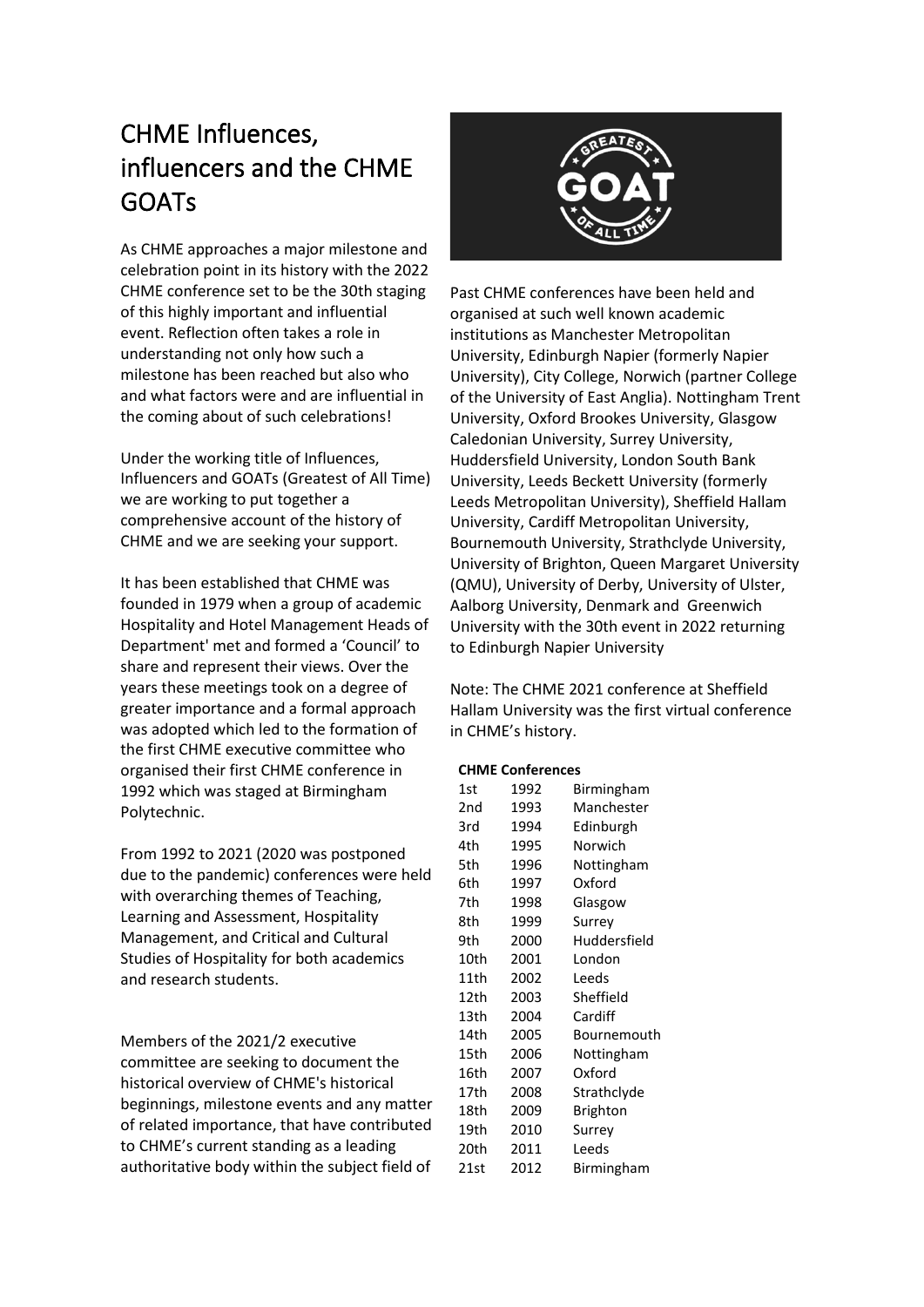Hospitality Management and the wider subject areas related to its goals and mission: see www.chme.org.uk

We would very much like to hear from anyone who has a story to tell or insights and information to share that can help in the charting of the historical past of CHME helping us to build the narrative of CHME's Influences, influencers and who are the CHME Greatest Of All Time (GOATs).

We would like to extend our thanks to Professor Stephen Ball, Professor Conrad Lashley and Isabell Hodgson and the executive committee of CHME for their insights which have so far helped tremendously in getting the project started.



CHME Fellows

| $22n$ d | 2013 | Edinburgh           |
|---------|------|---------------------|
| 23rd    | 2014 | Derby               |
| 24th    | 2015 | Manchester          |
| 25th    | 2016 | <b>Belfast</b>      |
| 26th    | 2017 | Denmark             |
| 27th    | 2018 | Bournemouth         |
| 28th    | 2019 | Greenwich           |
|         | 2020 | Postponed           |
| 29th    | 2021 | Sheffield (Virtual) |
| 30th    | 2022 | Edinburgh           |

The history of CHME Chairs in the 80s to 90 are incomplete with records of exact years and titles of colleagues lost, if any member has some information please do contact us.

#### **CHME Chairs**

| 2021-Present | Prof Una McMahon-Beattie        |
|--------------|---------------------------------|
| 2018-2021    | Dr Ioannis S. Pantelidis        |
| 2016-2018    | Prof Paul Baron                 |
| 2013-2016    | Prof Paul Lynch & Mr. Crispin   |
|              | Fairbrother                     |
| 2010-2013    | Prof Angela Roper & Mrs Isabell |
|              | Hodgson                         |
| 2009-2010    | Prof Nigel Hemmington           |
| 2007-2008    | Prof Stephen Ball               |
| 2007-2007    | Mr Donald Sloan                 |
| 2004-2007    | Prof Stephen Ball               |
| 2002-2004    | Mr Clive Robertson              |
| 1999-2002    | Prof Yvonne Guerrier            |
| 1995-1999    | Prof Conrad Lashley             |
| 1991-1995    | Dr Dolf Mogendorf               |
| 1980-1990    | <b>Helen Price</b>              |
| 1980-1990    | Mike McKechnie                  |
| 1980-1990    | John O'Connor                   |
| 1980-1990    | Vickie Harris                   |
| 1980-1990    | John Beavis                     |
| 1980-1990    | George Glew                     |
| 1980-1990    | <b>Bill Nevett</b>              |
| 1979-1981    | Geoff Cowell - Inaugural Chair  |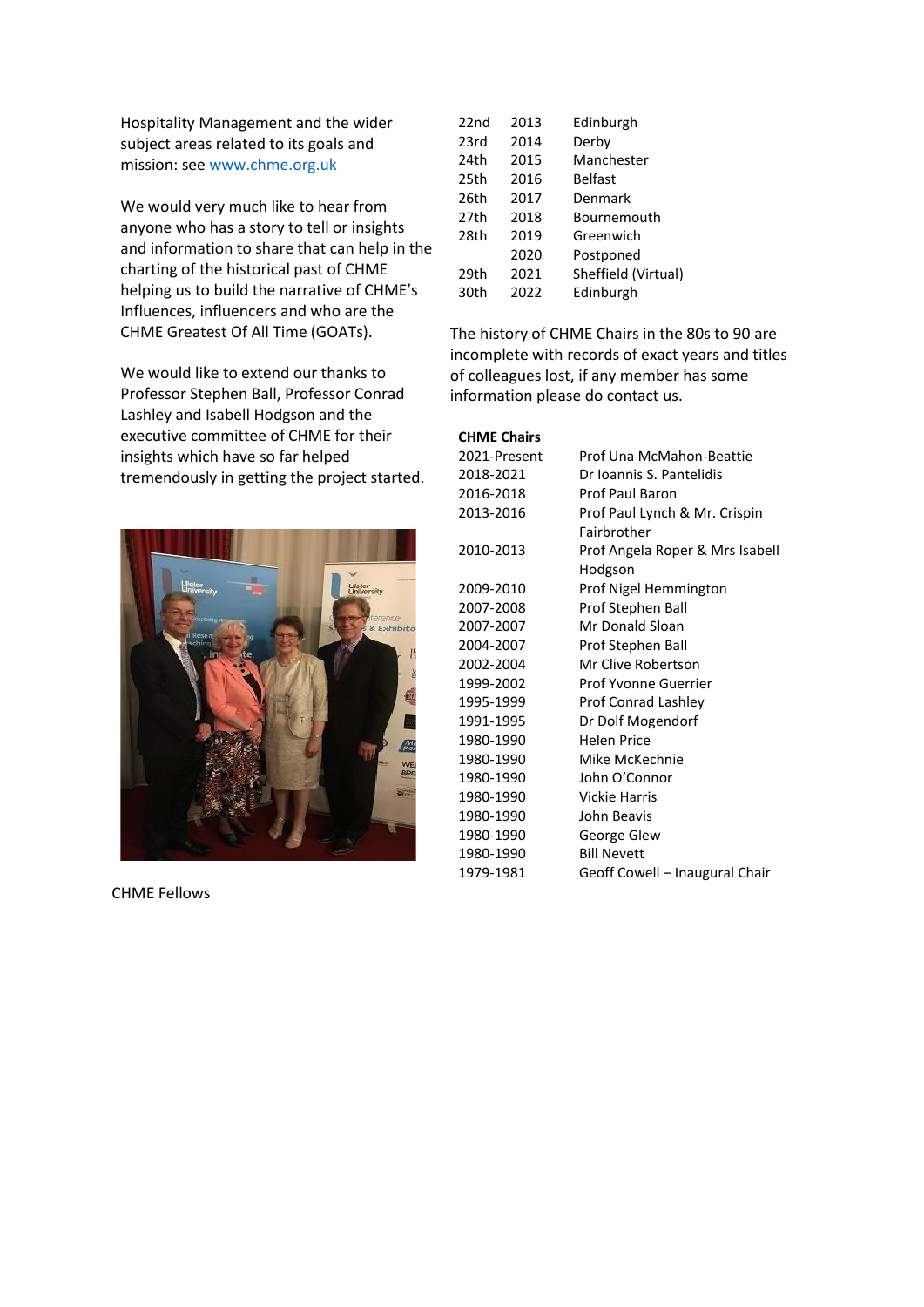# CHME Partnership with THE-Gastronomy Summit 2022 ICE



#### **International Centre** of Excellence in **Tourism and Hospitality Education (THE-ICE)**

CHME has joined forces with THE-ICE to promote excellence in tourism, hospitality and events. THE-ICE is a global organisation for accreditation, benchmarking, and quality enhancement in tourism, hospitality, events and culinary arts (TH&E) education, with a network of 44 members in 19 countries across 4 continents. As a Friend of THE-ICE, CHME supports and recognises THE -ICE, offering support, promotion, input, and advice in a reciprocal manner. Our first venture together is the creation of a doctoral networking group through LinkedIn. To join the group please go to :

https://www.linkedin.com/groups/12484222/

# Hospitality Meets……

Hospitality meets, is your weekly lighthearted look into the stories and journeys that make up the wonderful world of hospitality. A series supported by CHME provides a platform of abundant case studies that will both entertain and educate Students, Academics and Professionals alike! Join founder and host Phil Street as he meets people from all walks of life from within the industry, from the Founders, the Chefs, the Hotel General Managers, and Restaurant Managers to the Engineers, Designers, Financiers and even Academics and Politicians. Phil will be showcasing the sheer diversity of opportunity that exists within hospitality and the fun you can have along the way all through the wonderful stories that exist in day to day life. Whether you work in hospitality already or are hospitality curious then join Phil for a laugh and some insight into the greatest industry on earth! To hear the cases, visit:

https://hospitalitymeets.captivate.fm/



CHME is pleased to be a formal partner of Gastronomy Summit 2022 taking place at Ulster University, Belfast. The event will provide our members with opportunities to join an international community of academics and practitioners to explore and celebrate the transformative power of food, drink and hospitality.

Over three days - 11 to 13 April 2022 - of keynotes, discussions and social events, delegates will consider how to develop cities, regions and countries as food and drink 'destinations', in ways that deliver tangible benefits to local people. They will share practical solutions to achieving lasting and inclusive community regeneration, including in locations that are facing considerable social, cultural and economic challenges.

This is a reminder to colleagues that the first day of Gastronomy Summit will be dedicated to the presentation of academic papers. There are also opportunities to present posters which summarise research projects. Please see the website for further details Gastronomy Summit 2022 (ulster.ac.uk)

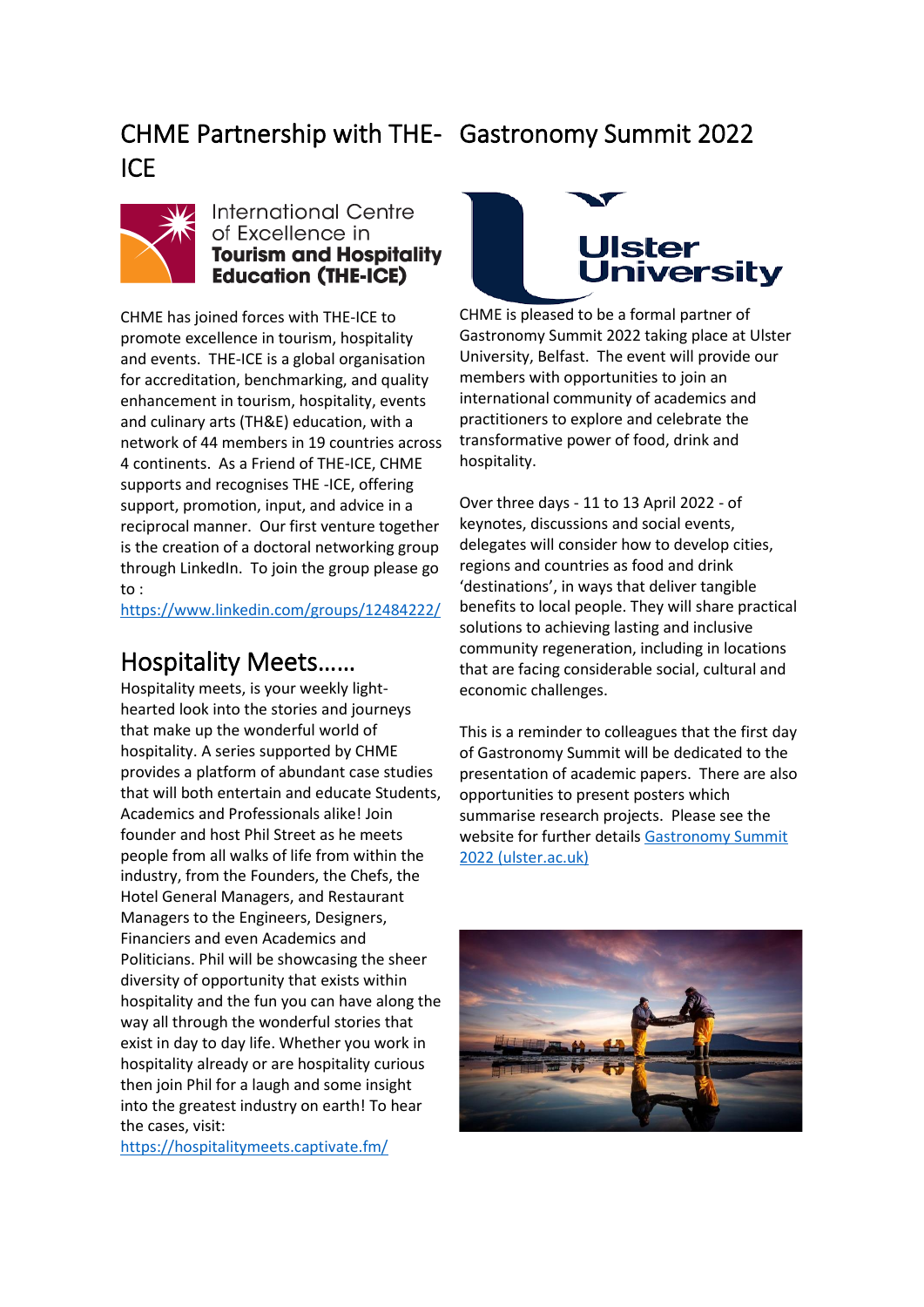# CHME Student Awards 2021

The CHME student award is presented each year by member universities and colleges to a hospitality student who is deemed worthy of this award.

The criteria for making this award is very much up to each institution and we encourage the institution to set their own criteria and decide which hospitality student should be presented with this award. However, we consider this award to be both valuable and prestigious to the recipient and certainly a recognition of excellence - be it the best dissertation or industry project, the highest overall marks for their final year.

The 2021 winners are as follows:

**Laurence Wild**, BSc (Hons) Hospitality Management student at Christ Church Canterbury University achieved his award for Best Hospitality Management Student.

**Rebekka Dungurova**, BSc (Hons) International Hospitality and Tourism Management at the University of Surrey achieved her award for Highest Overall Mark.

**Rebecca Leask**, BA (Hons) International Hospitality and Service Management at Edinburgh Napier University achieved her award for Best Overall Performance.

**Alexandra Natascha Kyster-Hansen**, BSc (Hons)Hospitality Business Management at Manchester Metropolitan University achieved her award for Excellence in Research.

**Veronika Eva Barat**, BSc (Hons) Hospitality Management at the University of West London achieved her award for Best Overall Performance.

**Jesse Templeton**, BSc (Hons) International Hospitality Management at the University of Brighton achieved her award for Highest Overall Mark.



**Rebekka Dungurova**



**Veronika Eva Barat**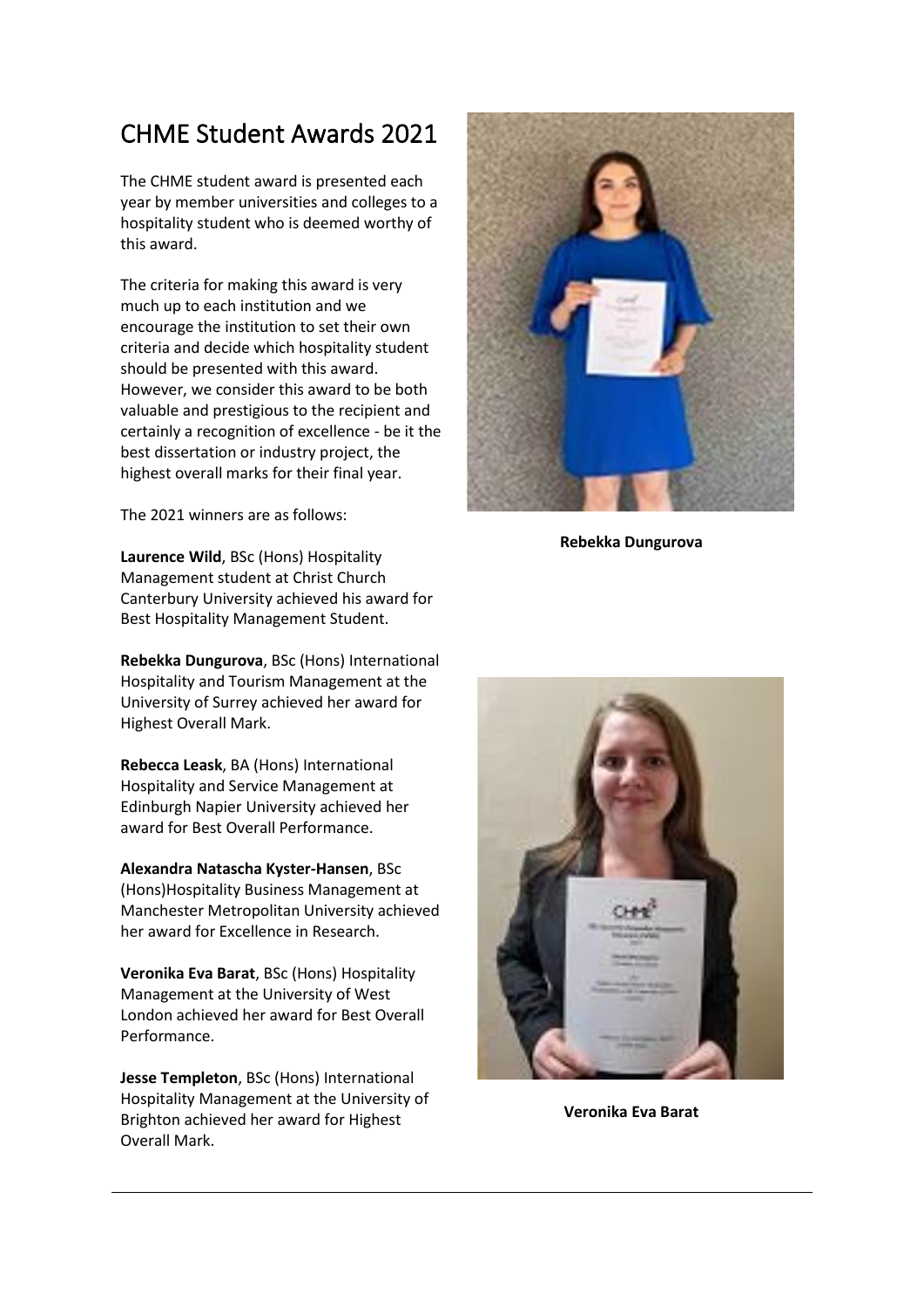# Student Competitions

Competitions are a good way of motivating students to research independently, work with others and increase confidence. We support several competitions and, last year we launched our own video competition that we are running again this year.

### CHME Video Competition



We are pleased to announce the second annual Video Competition. If you are interested in encouraging your students to submit an entry to win £500, please read the information below for competition rules and requirements.

Introduction The hospitality industry provides a wide variety of exciting career options from hotels, events and catering management to revenue management, business development and marketing. However, many young people are unaware of the wide variety of exciting career opportunities available to hospitality graduates. The purpose of the video is to make young people aware of the advantages of a career in the hospitality industry. CHME is looking for enthusiastic hospitality students willing to capture on video the amazing experiences of alumni and their careers in the industry. The videos should showcase how exciting, challenging and varied a career in the hospitality industry can be.

#### **Entry Requirements**

A team of no more than four students at a CHME member institution.

- The footage must have been filmed by the students.
- The footage should be no longer than 2 minutes (120 seconds).
- The video must be appropriate (i.e. no alcohol, drugs or lewd behaviour shown in video). Inappropriate footage will not be allowed and will result in disqualification.
- Music in the video must be royalty free and must be credited to the artist/s.
- Music with explicit lyrics or connotations must not be used.
- Written permission from any business must be sought to include footage of their premises. Proof of written permission will be required.
- The graduate/s interviewed must be from the same institution as the student and written permission from them is required.

Entries are open to higher and further educational institutions offering programmes of study in hospitality management. The prize of £500 and a certificate to each member of the wining team is only awarded to entries from member institutions.

#### **Judging Criteria**

The videos will be judged in terms of creativity, originality, message content and technical organisation (sound and picture quality). The decisions of the judges will be final. The competition closes at midnight on 28th February 2022. The competition winners will be announced at the CHME Conference 25<sup>th</sup>-27th May 2022.

For more details see the website Video Competition - Council for Hospitality Management Education (chme.org.uk)

#### **EmCup**



The EMCup is the annual competition amongst the best European Hotel Management Schools which takes place in Maastricht on the 13<sup>th</sup> and 14<sup>th</sup> February 2022. The competition, an initiative of HotelloTOP and co-creators Mise en Place & HRC International, was founded in 2009. The theme of the 2022 competition is Intrapreneurship. For more details visit the website https://emcup.eu/emcup-2022/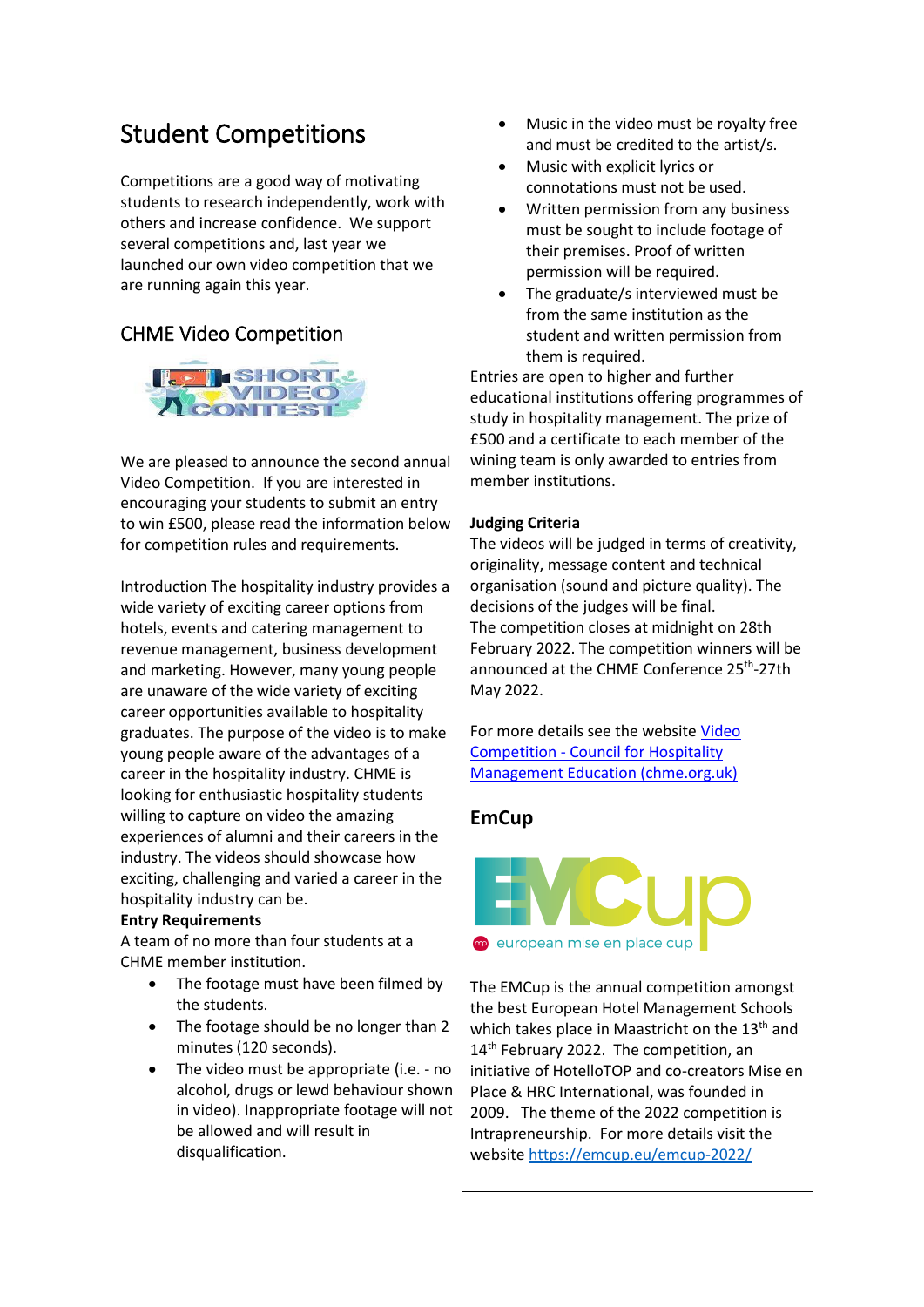### Country Range Student Chef Challenge



Entries have opened for the 2021/2022 Country Range Student Chef Challenge. The competition, which has been running for over a quarter of a century, provides a test for threestrong teams of full-time hospitality and catering students from colleges around England, Scotland, Wales and Northern Ireland to compete. The final will take place at Excel London on 22 March 2022. For more information visit the website https://www.nestleprofessional.co.uk/toquedor

### Nestlé Professional's Toque d'Or



The competition aims to educate and test entrants in both practical, service-based and business-focused tasks, concentrating on key areas such as social media promotion, business management and sustainable food and drink. For more information visit the website https://www.nestleprofessional.co.uk/toquedor

# News from our Members

### Leeds Becket University hosts a special track on Volunteer Tourism at the ATLAS Annual Conference 2021.

Dr Davide Sterchele and Dr Elisa Burrai from Leeds Beckett University hosted a successful special track on 'New Frontiers in Volunteer Tourism Research' as part of the ATLAS Annual Conference 2021. In the sessions, scheduled over two days, there were 11 contributions from a variety of scholars, institutions and disciplines.

The topics discussed in the presentations focused on new theoretical ways to approach the field of volunteer tourism, such as giftexchange theory or socio-ecological model for resilience. Additionally, a number of presentations focused on the future of volunteer tourism in a post-pandemic world, with emphasis on innovative ways of volunteering using online platforms and consequent implications of online volunteering (within a new leisure context). Other scholars examined volunteer tourism from the angle of serious leisure (in the context of hospitality in museums) and working holidays (work exchange). The case studies analysed did not only focused on the Global South such as Fiji and Vietnam, but also on destinations based in the Global North, such as Holland, Lisbon and Israel.

At the end of each session, Davide and Elisa also facilitated three roundtable discussions to identify collective ways to help the ATLAS Special Interest Group on Volunteer Tourism (which we also coordinate) to develop and advance knowledge on the field. The delegation had many interesting ideas particularly in regard to the possibility of developing a special issue on current themes which affect the volunteer tourism sector. Overall, the ATLAS conference gave the opportunity to enable our group's network to grow. Peers demonstrated enthusiasm for future events and activities which Davide and Elisa will facilitate/lead on.